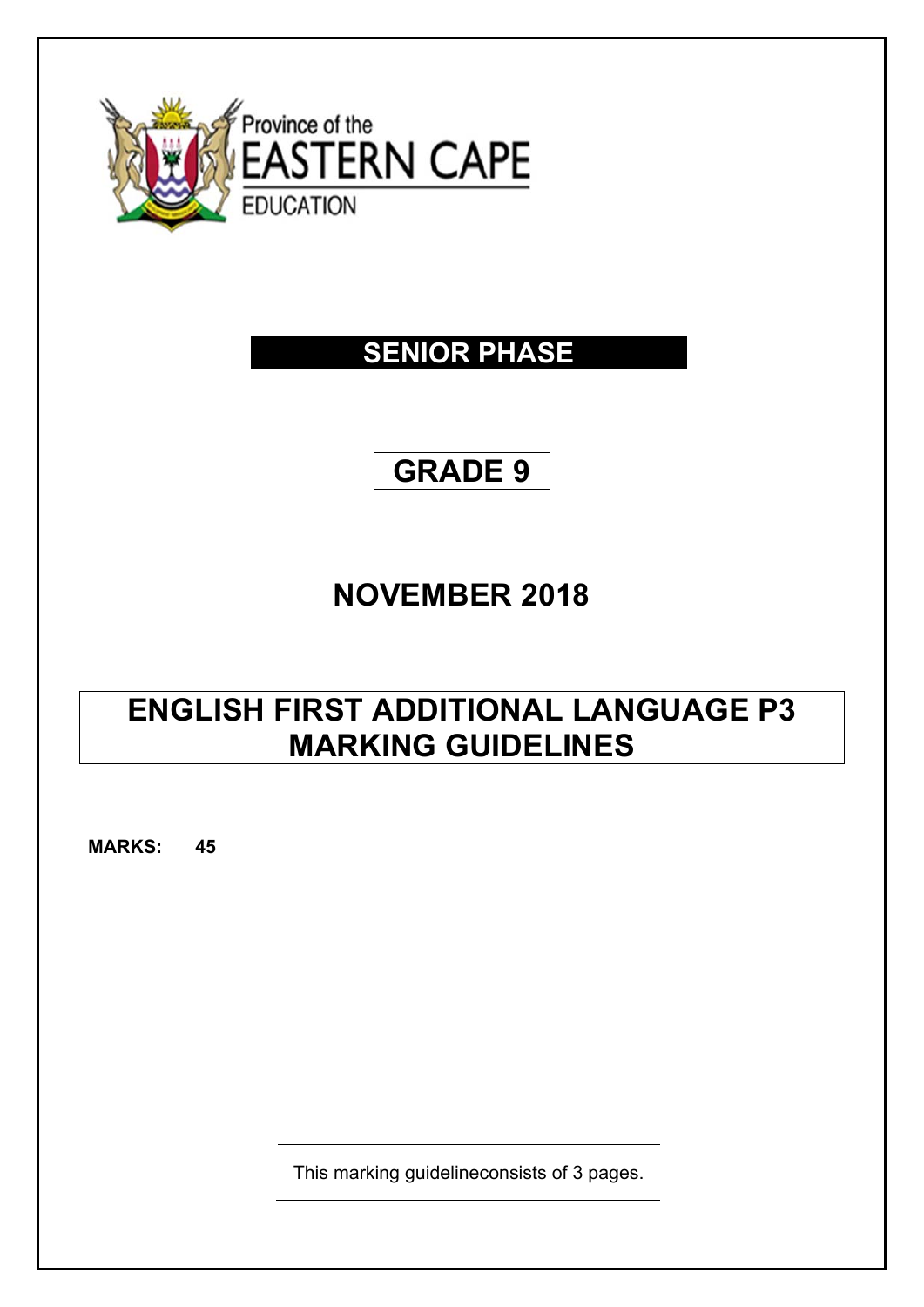#### **SECTION A: ASSESSMENT RUBRIC FOR ESSAY – FIRST ADDITIONAL LANGUAGE (30 MARKS)**

| <b>CRITERIA</b>                                                                                                                                                                                                                                       | <b>5 EXCEPTIONAL</b>                                                                                                                                                                              | <b>4 SKILFUL</b>                                                                                                                                                                                                  | <b>3 MODERATE</b>                                                                                                                                                                    | <b>2 ELEMENTARY</b>                                                                                                             | <b>1 INADEQUATE</b>                                                                                                                   |
|-------------------------------------------------------------------------------------------------------------------------------------------------------------------------------------------------------------------------------------------------------|---------------------------------------------------------------------------------------------------------------------------------------------------------------------------------------------------|-------------------------------------------------------------------------------------------------------------------------------------------------------------------------------------------------------------------|--------------------------------------------------------------------------------------------------------------------------------------------------------------------------------------|---------------------------------------------------------------------------------------------------------------------------------|---------------------------------------------------------------------------------------------------------------------------------------|
| <b>Marks</b>                                                                                                                                                                                                                                          | $13 - 15$                                                                                                                                                                                         | $10 - 12$                                                                                                                                                                                                         | $7 - 9$                                                                                                                                                                              | $4 - 6$                                                                                                                         | $1 - 3$                                                                                                                               |
| <b>CONTENTANDPLANNI</b><br><b>NG</b><br><b>(15 MARKS)</b><br>Response and ideas;<br>Organisation ofideas for<br>planning;<br>Awareness ofpurpose,<br>audienceand context                                                                              | Outstandingresponse to<br>topic.<br>Ideas exceptionally<br>creative/interesting/matur<br>е.<br>Excellent planning and<br>drafting improves essay-<br>introduction, body,<br>andconclusion/ending. | Very well-crafted<br>response.<br>Fully relevant and<br>interesting ideas with<br>evidence of maturity.<br>Excellent planning and<br>drafting improves<br>essay- introduction,<br>body, and<br>conclusion/ending. | Satisfactory response<br>Ideas are<br>reasonablycoherent and<br>convincing<br>Excellent planning and<br>drafting improves<br>essay- introduction,<br>body, and<br>conclusion/ending. | Inconsistently<br>coherent response.<br>Unclear ideas and<br>unoriginal.<br>Little evidence of<br>organisationand<br>coherence. | <b>Totally irrelevant</b><br>response.<br>Confused and<br>unfocused ideas.<br>Vague and repetitive.<br>Unorganised and<br>incoherent. |
| <b>Marks</b>                                                                                                                                                                                                                                          | $9 - 10$                                                                                                                                                                                          | $7 - 8$                                                                                                                                                                                                           | $5-6$                                                                                                                                                                                | $3 - 4$                                                                                                                         | $0 - 2$                                                                                                                               |
| <b>LANGUAGE, STYLE</b><br><b>AND EDITING</b><br><b>(10 MARKS)</b><br>Tone, register, style,<br>Vocabulary<br>appropriateto<br>purpose/effect and<br>context:<br>Word choice;<br>Language use and<br>conventions,<br>Punctuation,<br>Grammar, spelling | Language excellent and<br>rhetorically effective<br>intone.<br>Virtually error-free in<br>grammar and spelling.<br>Skilfully crafted.                                                             | Language engaging<br>and generally effective.<br>Appropriate and<br>effective tone.<br>Few errors in grammar<br>and spelling.<br>Well crafted.                                                                    | Adequate use of<br>language with some<br>inconsistencies.<br>Tone generally<br>appropriate and limited<br>use of rhetorical<br>devices.                                              | Inadequate use of<br>language.<br>Little or no variety<br>in sentence.<br>Exceptionally<br>limited vocabulary.                  | Language<br>incomprehensible<br>Vocabulary limitations<br>so extreme as to<br>make comprehension<br>impossible.                       |
| <b>Marks</b>                                                                                                                                                                                                                                          | 5                                                                                                                                                                                                 | 4                                                                                                                                                                                                                 | 3                                                                                                                                                                                    | $\mathbf{2}$                                                                                                                    |                                                                                                                                       |
| <b>STRUCTURE</b><br>(4 MARKS)<br>Features of text;<br>Paragraph<br>developmentand<br>sentenceconstruction                                                                                                                                             | Excellent developmentof<br>topic.<br>Exceptional detail.<br>Sentences, paragraphs<br>exceptionallywell-<br>constructed.                                                                           | Logical development of<br>details.<br>Coherent<br>Sentences,<br>paragraphslogical,<br>varied.                                                                                                                     | Relevant details<br>developed.<br>Sentences, paragraphs<br>well-constructed.<br>Essay still makes some<br>sense.                                                                     | Some valid points<br>Sentences and<br>paragraphs faulty.<br>Essay still makes<br>sense.                                         | Necessary points<br>lacking.<br>Sentences and<br>paragraphs faulty.<br>Essay lacks sense.                                             |
| <b>MARK RANGE</b>                                                                                                                                                                                                                                     | $27 - 30$                                                                                                                                                                                         | $21 - 24$                                                                                                                                                                                                         | $15 - 18$                                                                                                                                                                            | $9 - 12$                                                                                                                        | $1 - 6$                                                                                                                               |